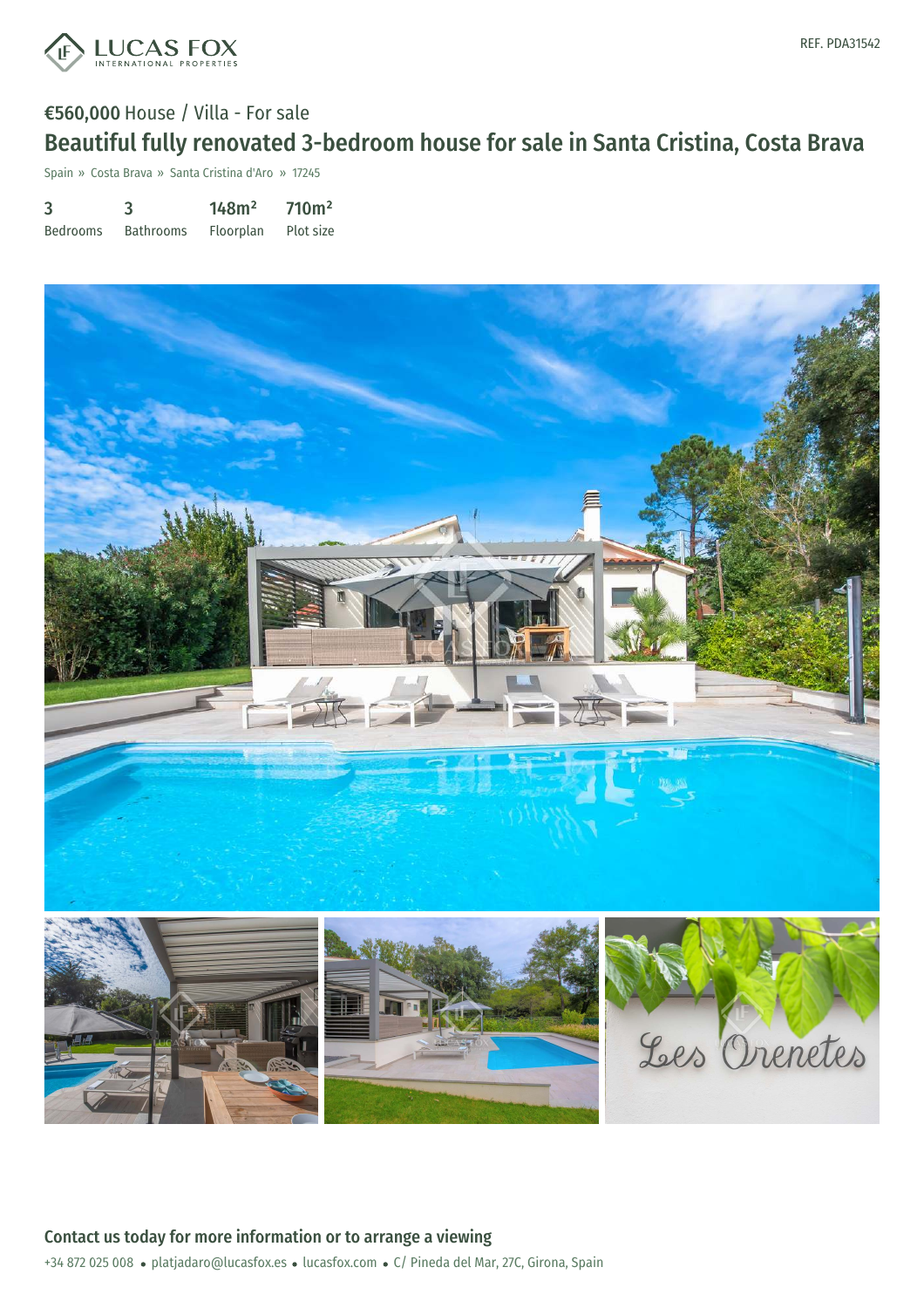

## €560,000 House / Villa - For sale Beautiful fully renovated 3-bedroom house for sale in Santa Cristina, Costa Brava

Spain » Costa Brava » Santa Cristina d'Aro » 17245

| 3               | 3                | 148m <sup>2</sup> | 710 <sup>m²</sup> |
|-----------------|------------------|-------------------|-------------------|
| <b>Bedrooms</b> | <b>Bathrooms</b> | Floorplan         | Plot size         |

#### **OVERVIEW**

### Extraordinary villa with 3 bedrooms and a private pool, situated in the quiet Bell Lloc development.

Built in 1972, this property has a surface area of 148 sqm within a plot of 710 sqm.

After parking the car at the front of the property, we enter the house and find a utility room on the left-hand side, where the fuse box, boiler and floor heating system are located. On the roof of the house are 8 solar panels, with the converter in the storage space.

Behind the utility room is a luxury guest bathroom and the guest bedroom. From the entrance, there is direct access to the beautiful open concept living and kitchen area. The kitchen is fully equipped with a lot of storage space. Next to the kitchen is access to the second luxury bathroom and the 2 other bedrooms. In the living room is a fireplace and underfloor heating on the entire floor.

Almost all the windows are equipped with automatic shutters and mosquito nets, and the temperature of the house can be set differently in every room.

To the rear of the house, there is an amazing porch with a remote controlled retractable roof. In front of the porch, there is the salt water swimming pool with a jacuzzi area and a counter current system which can be used for a daily training. On the side of the house is a separate bathroom, so you do not have to enter the house when you are using the pool area. Behind the pool is also an extra parking space.

Please contact us for further information.



[lucasfox.com/go/pda31542](https://www.lucasfox.com/go/pda31542)

Garden, Swimming pool, Natural light, Underfloor heating, Air conditioning, Barbecue, Double glazing, Equipped Kitchen, Exterior, Fireplace, Solar panels